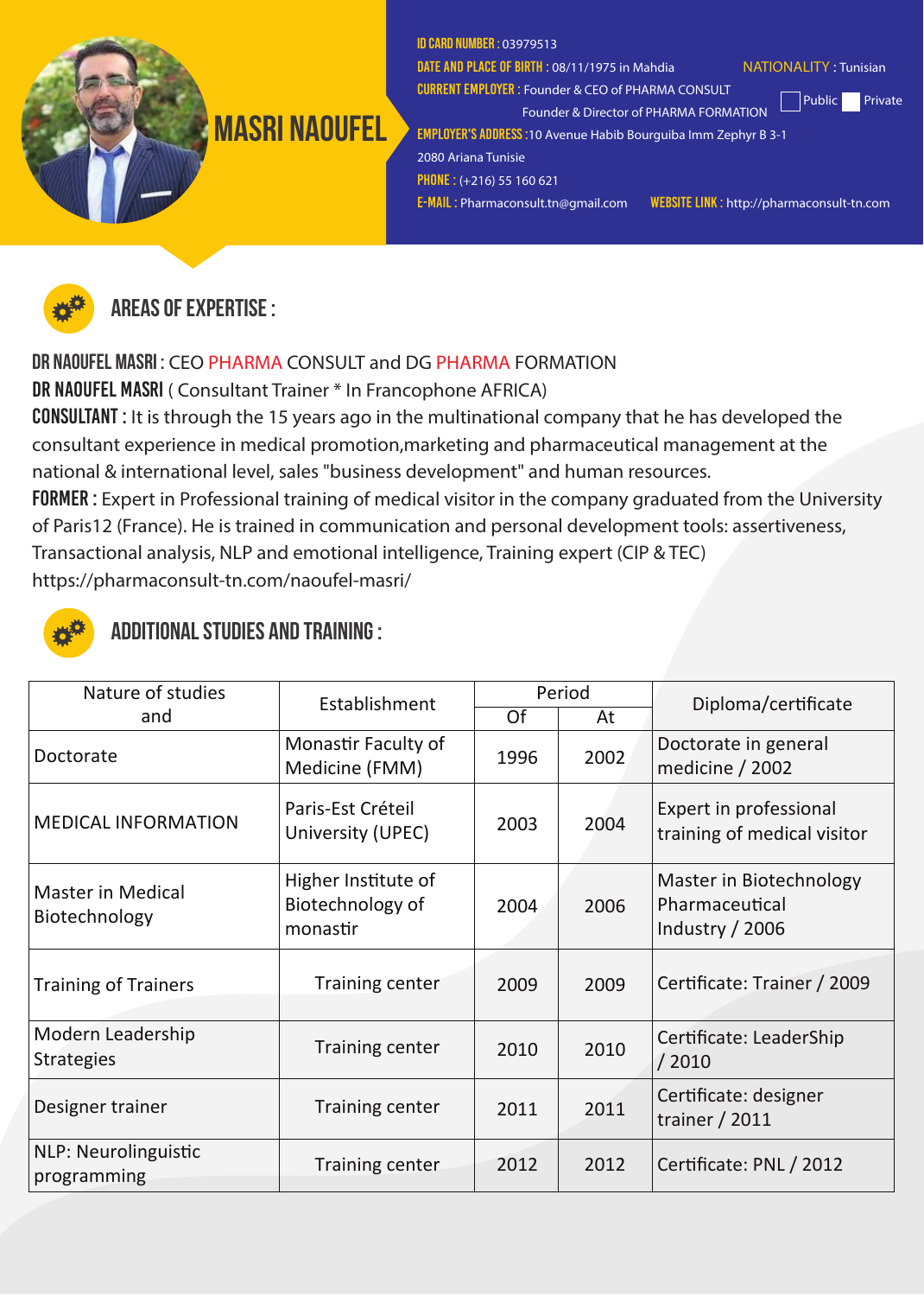| <b>QHSE</b>                                  | Training center        | 2013 | 2013 | Certificate: ISO 9001/ ISO<br>14001 / ISO 45001 Hygiene |
|----------------------------------------------|------------------------|------|------|---------------------------------------------------------|
| <b>HACCP ISO 22000</b>                       | Training center        | 2014 | 2014 | Certificate: HACCP ISO<br>22000/2014                    |
| Good laboratory practices<br>/ Good practice | Training center        | 2016 | 2016 | Certificate: BPL / BPF / 2016                           |
| Skills development                           | <b>Training center</b> | 2017 | 2017 | Certificate: Communication<br>, teamwork / 2017         |

## Professional Exprerience :

Ō

| <b>Employer organization</b>                                                                                                                                                                                                                                                                                                                                                                                    | Positions held                                                                                                                                                                                                                                                                                                                                                                                                                                                                                                                                    | Périod          |                  |  |
|-----------------------------------------------------------------------------------------------------------------------------------------------------------------------------------------------------------------------------------------------------------------------------------------------------------------------------------------------------------------------------------------------------------------|---------------------------------------------------------------------------------------------------------------------------------------------------------------------------------------------------------------------------------------------------------------------------------------------------------------------------------------------------------------------------------------------------------------------------------------------------------------------------------------------------------------------------------------------------|-----------------|------------------|--|
|                                                                                                                                                                                                                                                                                                                                                                                                                 |                                                                                                                                                                                                                                                                                                                                                                                                                                                                                                                                                   | $\overline{Of}$ | At               |  |
| Medical promotions agency<br><b>MC PHARMA</b><br>Laboratories:<br>- Siphat Laboratory (Tunisia)<br>- Opalia Laboratory (Italy)<br>- Medis Laboratory (Tunisia)<br>- Ordesa Laboratory (Spain)<br>- Saiph Laboratory (Arabic)<br>- Grimbergue Laboratory<br>(France)<br>- Biodim Laboratory (Italy)<br>- Janssen Laboratory (USA)<br>- Sanofi Laboratory (France)<br>-AstraZeneca laboratory<br>(sweden-british) | <b>Sales and Marketing Department</b><br>Coordinator of medical promotion at<br>MCpharma responsible for the promotion<br>of the medical range of 6 laboratories:<br>. Siphat Laboratory (SUPRAMYLASE<br>/ ANALGAN EXTRA)<br>. Opalia Laboratory (ACICLOVIR / SAVEROL<br>GEL / TALLIS / FLUSKIN)<br>. Medis Laboratory (CIPRO / DEXA /<br>TRAMADIS / PIROXEN / GENTA)<br>. Ordesa Laboratory (SYMBIORAM)<br>. Saiph Laboratory (FALOXIM / ZENOX<br>/ OSPEN / OMEZOL / SAIFORAL)<br>. Grimbergue Laboratory (CARBOSYLANE<br>/ ACTISOUFRE / SOLACY) | January 2006    | December<br>2009 |  |
| <b>OPALIA Laboratories</b>                                                                                                                                                                                                                                                                                                                                                                                      | <b>Sales and Marketing Department</b><br>Coordinator of medical promotion at<br>OPALIA responsible for the promotion of<br>the BU1 range<br>The BU1 range: DIAMEZID, MOMENT100,<br>DERMOSONE, DERMOSALIC, FLUDERME,<br>PRILIA, AMUSTIL, TILL, ECOREX, ARHIN,<br><b>VAGILEN</b>                                                                                                                                                                                                                                                                    | January 2010    | December<br>2013 |  |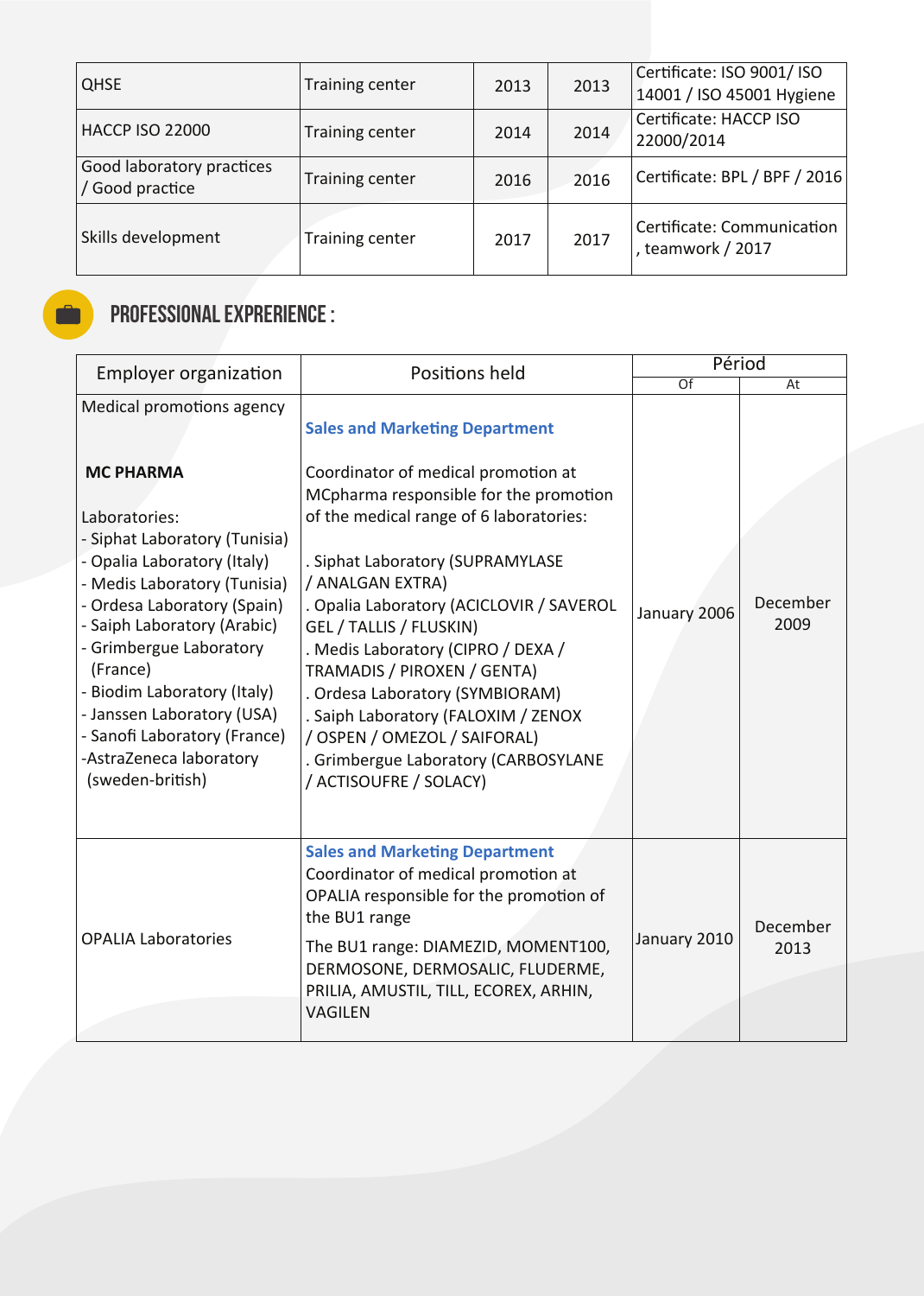| <b>MEDIS Laboratories</b>                       | <b>Sales and Marketing Department</b><br>Coordinator of medical promotion at MEDIS<br>Laboratories responsible for product<br>promotion:<br>IRYS (Glimepiride), ATOR (Atorvastatin),<br>CANDYS (Sucralose), LOSAR-COLOSAR<br>(losartan), ESORAL (esomeprazole),<br>IPPROTON (omeprazole) VIADIS (sidenafil),<br>VITALIS (Tadalafil) ADEX LP<br>(indapollCamide) (by STOPacetALGGG), | January 2014 | june 2018 |
|-------------------------------------------------|-------------------------------------------------------------------------------------------------------------------------------------------------------------------------------------------------------------------------------------------------------------------------------------------------------------------------------------------------------------------------------------|--------------|-----------|
| <b>PHARMA CONSULT</b><br><b>PHARMA TRAINING</b> | Founder and CEO of Pharma Consult Tunisie<br>Director General of PHARMA FORMATION:<br>Private practice for continuing education<br>in the pharmaceutical industry Approved<br>by the Ministry of Vocational Training and<br>Employment under registration<br>number 12-802-19                                                                                                       | june 2018    | Nowadays  |

# Significant experience in continuing education:

| <b>Training topics</b>                                                                                                                                                                                                                                         | Entreprise bénéficiaire                                                                                                                                            | Target population                                                                                                                                                                                                              | Périod |          |  |
|----------------------------------------------------------------------------------------------------------------------------------------------------------------------------------------------------------------------------------------------------------------|--------------------------------------------------------------------------------------------------------------------------------------------------------------------|--------------------------------------------------------------------------------------------------------------------------------------------------------------------------------------------------------------------------------|--------|----------|--|
|                                                                                                                                                                                                                                                                |                                                                                                                                                                    |                                                                                                                                                                                                                                | Of     | At       |  |
| University teacher in charge<br>of the "Professional training<br>of pharmacy technicians"<br>department                                                                                                                                                        | * In French-speaking<br><b>AFRICA</b>                                                                                                                              | - Pharmacy preparers                                                                                                                                                                                                           | 2006   | Nowadays |  |
| *Better communication<br>thanks to the DISC: Knowing<br>the profiles of doctors<br>*Communication techniques<br>*Effective Interpersonal (CIE)<br>*Sales techniques<br>*Assertiveness<br>*Non-verbal communication<br>*The theory of multiple<br>intelligences | * In French-speaking<br><b>AFRICA</b><br>- Pharmaceutical<br>Laboratories<br>- Medical promotion<br>agency<br>- Parapharmaceutical<br>Laboratories<br>- Pharmacies | - Medical delegates<br>- Medical Visitors<br>- Visitors Pharmacy<br>- Pharmacy facilitators<br>- Supervisor<br>- Product manager<br>- BOW<br>- Export Manager<br>- Marketing director<br>- Head of range<br>- Medical Director | 2006   | Nowadays |  |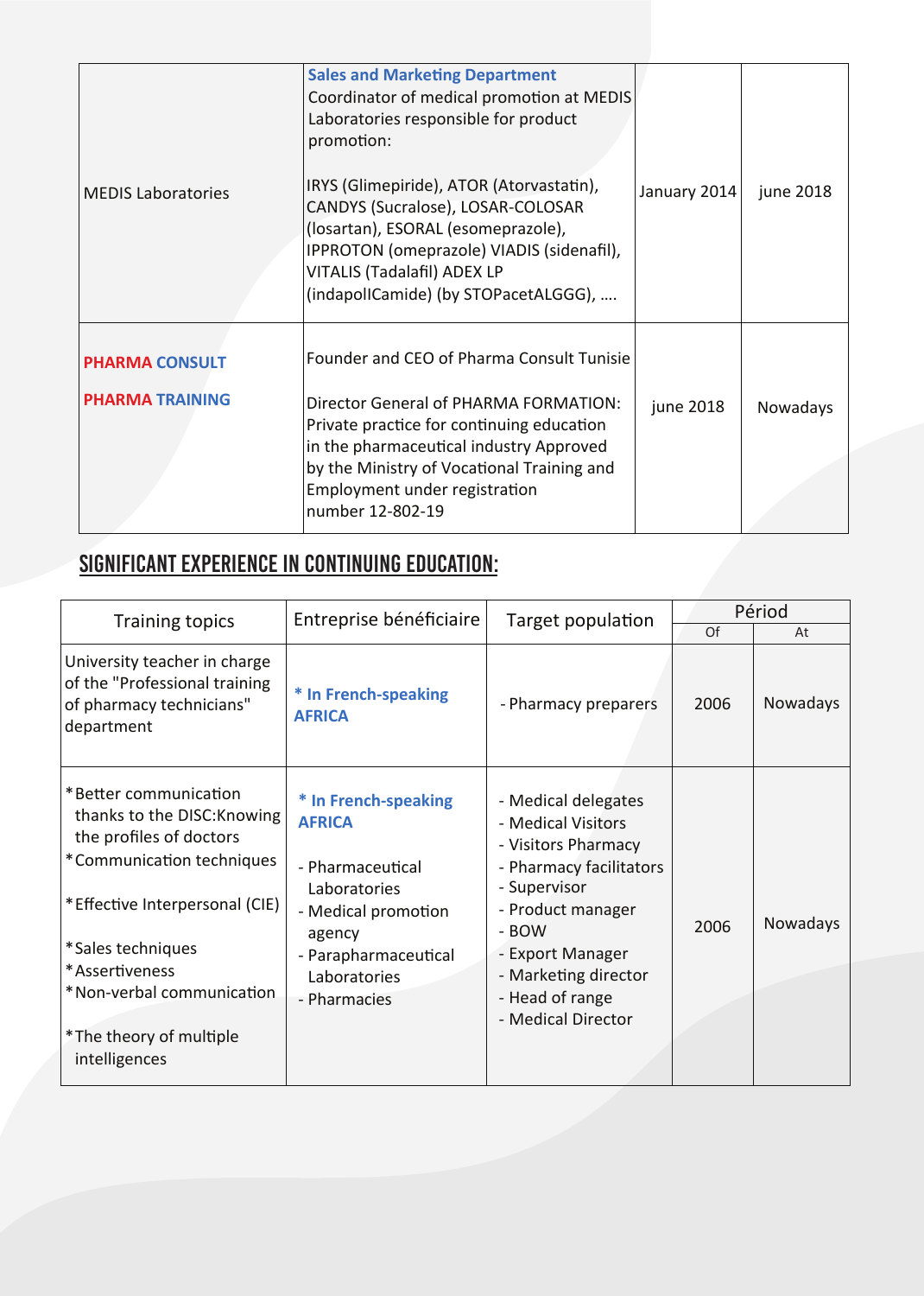#### **PHARMA CONSULT**

1/Pharmaceutical Consulting In Francophone Africa (Project Studies, Export, Events and Communication) 2/ Professional Health And Pharmaceutical Training In Francophone Africa.

3/ Medical Tourism In Francophone Africa

PHARMA CONSULT federates an international network in Francophone Africa of expertise in promotion & pharmaceutical production and medical tourism in Tunisia.

PHARMA CONSULT works with an international network in Francophone Africa, partners carefully selected and which shares the same values of quality, expertise and flexibility.

**French speaking Africa :** Tunisia, Algeria, Morocco, Benin, Togo, Cote d'Ivoire, Burkina Faso, Niger, Mali, Mauritania, Senegal, Gabon, Guinea Conakry, DRC, Cameroon, Chad, Congo-Brazzaville, Djibou�, Rwanda and Central African Republic

#### 1/ Consulting Pharmaceutiques En Afrique Francophone

- Pharmaceutical Promotion Consulting: (market research, AMM / AMC and CRM) Pharma Consult is a company specializing in pharmaceuticals with strong expertise in international and export activities, particularly in French-speaking AFRICA, with more than 3 years of experience.

Our mission is to advise, assist and support pharmaceutical companies to enable them to access export markets and promotion in **French-speaking AFRICA countries.** 

**Market study :** sales forecast over 3 to 5 years for each DCI

CRM : for the promotion follow-up, our CRM is the ideal solution for the follow-up of the reports of your medical representatives and pharmaceutical visitors to promotion agencies in countries where you have opted for EXPORT, our solution is simple, intuitive and fast!

AMM / AMC : Product registration is an essential step for laboratories before any activity and each country has specific requirements on this subject, the Regulatory Affairs department PHARMA CONSULT & Le Réseau en AFRICA francophone is responsible for setting up, from a standard file provided by the laboratory, a file in accordance with the requirements of each country.

#### **Pharmaceutical manufacturing consulting:**

Our mission is to advise, assist and support pharmaceu�cal companies to enable them to access export markets in the country and to launch pharmaceu�cal manufacturing units in **French-speaking AFRICA** Studies and project management in **French-speaking AFRICA**

Consulting in pharmaceutical galenic research & development in French-speaking AFRICA Consulting in business strategy in French-speaking AFRICA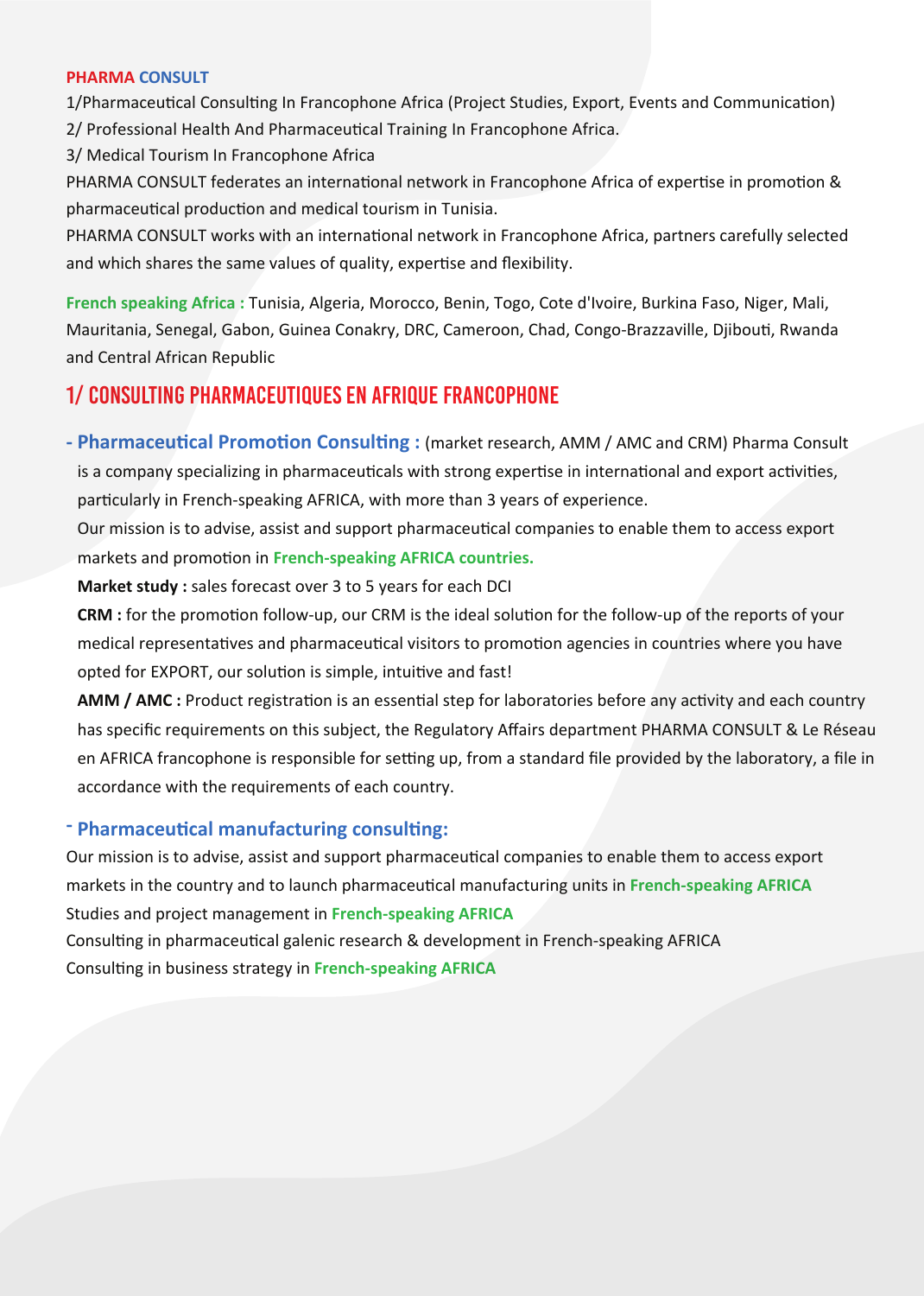#### **Le Consulting in COMMUNICATION:**

Pharma CONSULT (COM): specialized in the professional organization of Digital distribution, broadcasting or TV / RADIO communication, works, documents, written, visual, audio or audiovisual messages. Created 3 years ago, our Pharma CONSULT (COM) firm provides you with its expertise to support you throughout your project.

A MEDIA SPACE Magazine: Health Magazine in **French-speaking AFRICA** Actualités Médical § L'actualité des entreprises du médicament …..

#### **Event Consulting:**

Pharma Consult (EVENTS): specialized in the professional organization of events, in particular Pharmaceutical and medical in **French-speaking AFRICA**

Created 3 years ago, our Cabinet Pharma Consult provides you with its expertise to support you throughout your project.

We can meet all your challenges: recurring congresses or one-shot events, seminars of one or more days, symposium, working meetings or even administrative management of your association.

#### 2/ Formation Professionnelle Santé Et Pharmaceutique En Afrique Francophone.

**PHARMA TRAINING**: Private Center for Continuing Education in the Pharmaceutical Industry Approved by the Ministry of Vocational Training and Employment under registration number 12-802-19 Online training in the following countries:

in **French-speaking AFRICA:** Tunisia, Algeria, Morocco, Benin, Togo, Cote d'Ivoire, Burkina Faso, Niger, Mali, Mauritania, Senegal, Gabon, Guinea Conakry, DRC, Cameroon, Chad, Congo-Brazzaville, Djibou�, Rwanda and Republic Central African

**PHARMA TRAINING** Launches training courses for professionals working in pharmaceutical, cosmetic, or medical device laboratories and who wish to train in the various themes offered, according to their sectors of activity.

**PHARMA FORMATION** organizes intra and inter-company training in **French-speaking AFRICA** on different themes:

- The audit
- Development
- The quality system
- The regulatory matter
- Safety and the environment
- Vigilance
- $\bullet$  Medical information